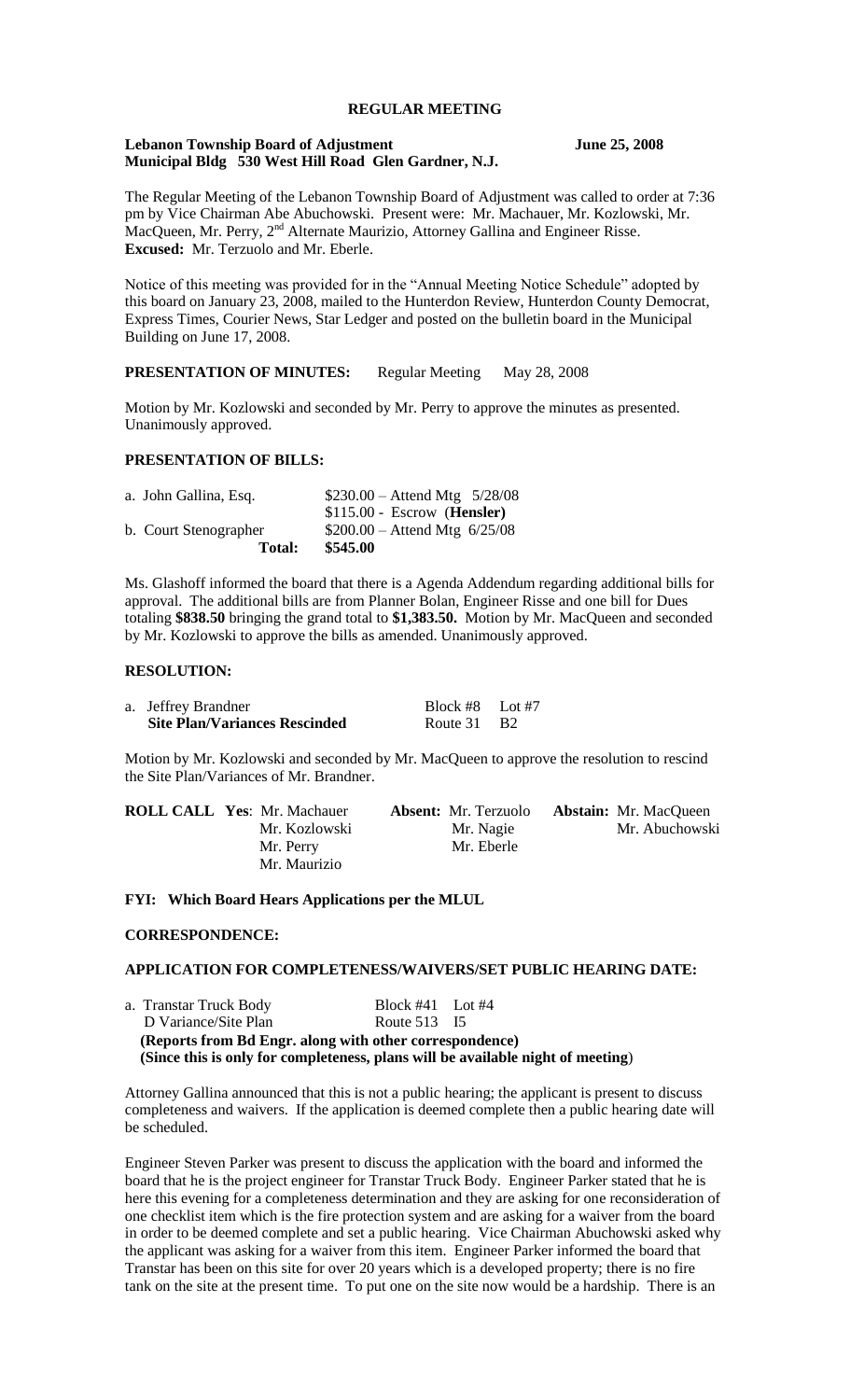#### **Lebanon Township Board of Adjustment June 25, 2008 Page 2**

alternative source of water which is the river that is 1200' from the property and that he doesn't see the necessity for a fire tank on the property. Mr. MacQueen stated in our zoning ordinances why does it say you need a fire tank? Is Transtar putting an addition on the building? Engineer Parker answer yes there will be a new addition along with self storage units. Mr. MacQueen asked what triggered the need for the fire tank. Engineer Parker stated the ordinance requires it over 1000 square feet. Mr. MacQueen asked the size of the addition. Engineer Parker noted the addition with the self storage units exceeds the 1000 square feet. Mr. MacQueen asked what the hardship was. Engineer Parker said because it is already a developed property. Mr. MacQueen if there was any place on the property to put a tank in the ground. Engineer Parker answered yes and noting there are combustibles and flammables on the site. Mr. MacQueen referred to the letters from Engineer Risse dated October 10, 2007, March 20, 2008 and June 10, 2008 and asked for Engineer Risse's input at this time.

Engineer Risse reviewed for the board his letter of June  $10<sup>th</sup>$ . The most recent checklist items that were outstanding have now been addressed: Items #16-Surface Water Management Plan, Item #17-Aquifer Testing, Item #50- Soil Logs for Septic Systems, Item #51a- Description of Operation, Products and By-Products and Item #65-Signs. Regarding Item #46, the Fire Protection Ordinance does come into play. When the Review Committee reviewed this application they felt the applicant should provide a fire tank. The applicant asked to bring this issue before the full board for a second opinion. Item #62-Architectual Plans and Elevations, the plans provided by the applicant's attorney does not provide a title block of a architect and the plans are not signed and sealed by a licensed architect. The board will need to consider whether they want to accept these plans. Engineer Risse noted that the sign which is presently on the property list Transtar Truck Body and a Lettering and Graphic Dept. The applicant is not proposing any new signs with the addition of the self storage units.

Mr. MacQueen referred back to Engineer Risse's letter of October 10, 2007 on page 2, "project appears to have to go to the Highlands". Engineer Parker informed the board that this would be classified as minor project because of the threshold, Mr. MacQueen asked if this was the opinion of the Highlands or himself. Engineer Parker stated that any increase of impervious coverage which is more than a ¼ of an acre or disturbs more than 1 acre of land is considered a major project. Engineer Parker stated that this project falls under the requirement of a major project. Engineer Risse stated the plans that have been submitted since last October document the areas of the expansion shown and it appears it will stay under the criteria of a minor project. The board could request a written exemption from the Highlands. Attorney Gallina informed the board that the Highlands question is not a completeness issue and can be discussed during the public hearing.

Mr. Maurizio questioned the square footage of the 3 storage units 3450, 4600, 2300 square feet each and addition consisting of 5525 square feet. Mr. Kozlowski noted the ordinance states over 1000 square feet and this is over 15,000 square feet. The issue of the river being 1200 feet away won't work since the fire department doesn't have hose that length. Mr. Perry stated that you can not depend on the river to be an adequate water source. The subject of the architectural plans was discussed. The discussion at this time went back to the fire tank issue. Engineer Parker stated that it would be a hardship since this is already a developed site. Vice Chairman Abuchowski noted that even though a portion of the site is already developed, the applicant now will be developing the other half of the site and the applicant will have a lot more square footage then allowed per the ordinance for a fire suppression system. Ms. Glashoff noted that the total square footage for the additional buildings comes to 15,875 square feet.

Mr. MacQueen asked about an as-built when the site was originally developed. Engineer Parker stated that what was originally approved was greater, a larger building. In note #9 on the plans, the previously approved building coverage was 28,000 square feet and now it is 7000 square feet. The proposal is for a total of 24,000 square feet. Mr. MacQueen asked if we have any records regarding original parking spaces and original disturbed areas and asked if the applicant is in compliance with what was originally purposed and approved. Engineer Risse stated that his records only start with 2001. Mr. Machauer asked about fire insurance for this type of operation, fire fighting apparatus on the property concerning the type of industrial business that is being conducted. Attorney Gallina interjected stating that these questions are not completeness issues. Mr. Maurizio stated the issue is the reason there is a requirement is not to over tax the fire department, the fire tankers only hold so much water, could create a danger to the firefighters. The board expressed deep concerns over the necessity of having a fire tank. In conclusion, the